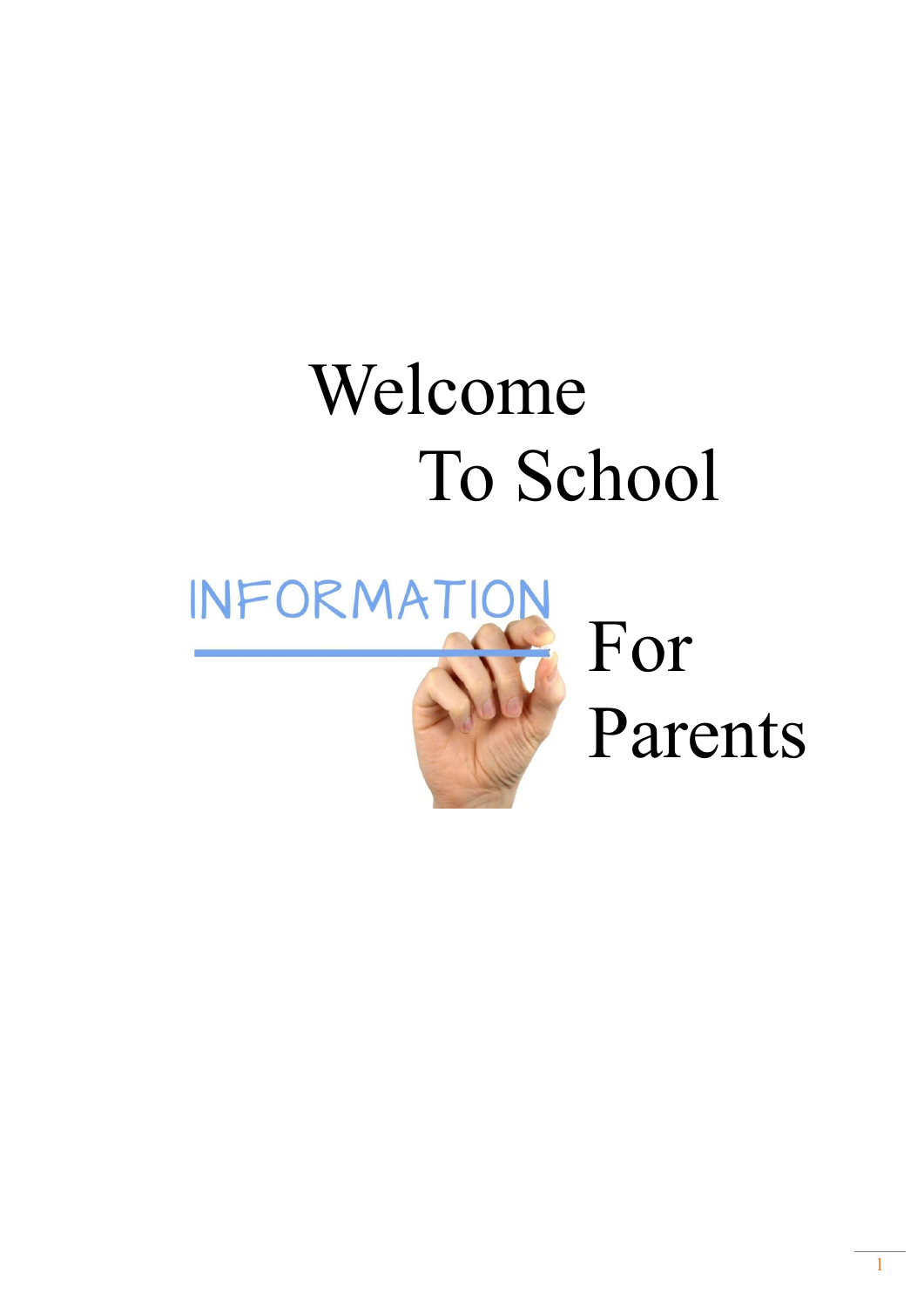#### **School + Parents = Partner**

Children need education. As a parent it is your responsibility to make it possible. The schools have the same mission. This is laid down in the Saxony School Law (*Sächsisches Schulgesetz*) §1 and §45.



Both parents and school work together on the learning process of the child. That is why the two of them not only work side by side or parallel to each other, they do not only bear parts of the responsibility. They work together as partners for the child. To do this, they need each other, need communication and information.

**Dear parents, please always consider the school as an educational partner, there is always a contact person - for the best of your children. You are the experts and you have many opportunities to ask your questions at school and help shape educational work with your ideas.**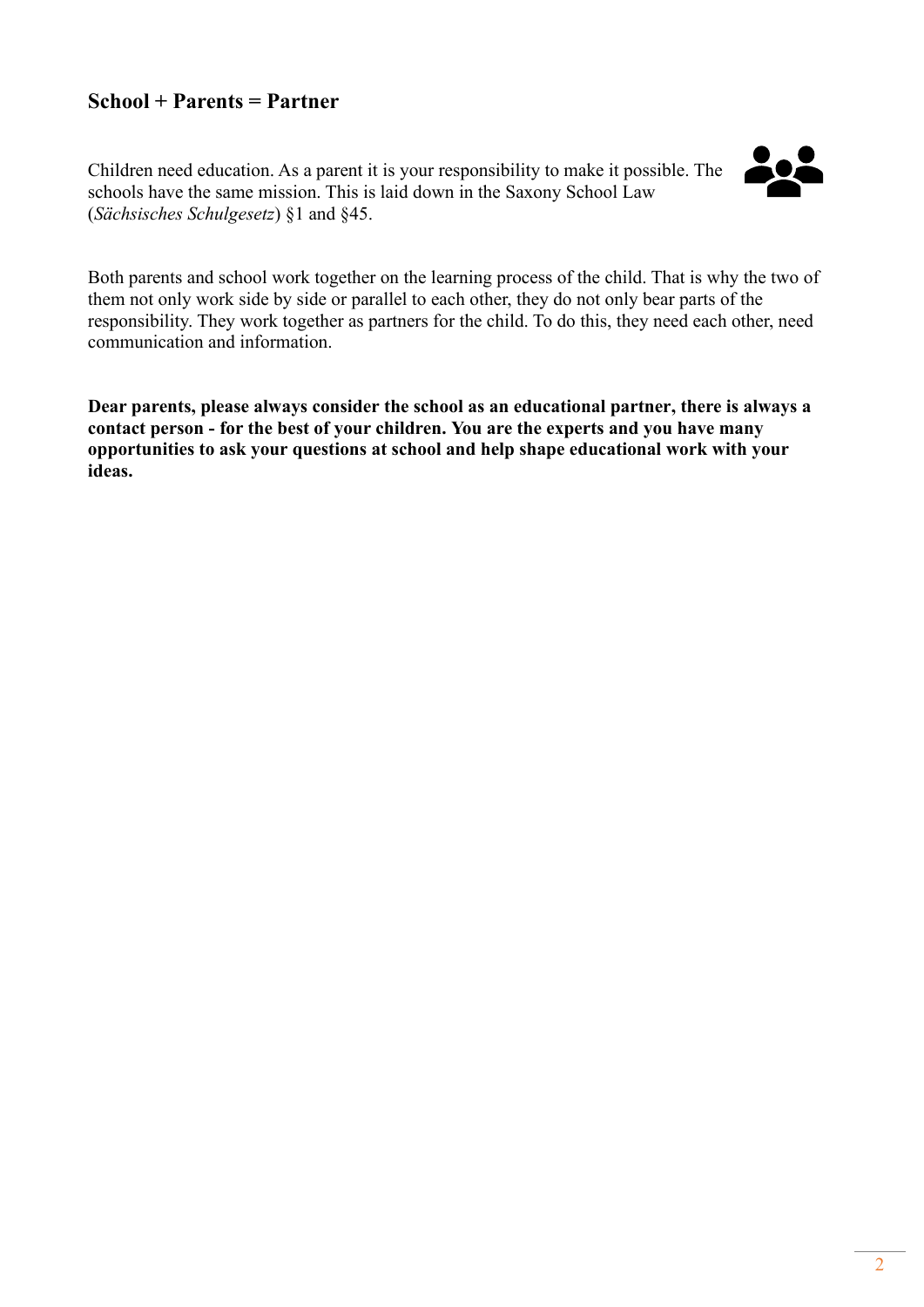#### **School System**

Germany consists of 16 federal states. Each federal state organizes school education itself. In Saxony, the school system for basic education is structured as follows:



The primary school (*Grundschule*) lasts 4 years from 1st to 4th grade. The children attend primary school from the age of 6 or 7 years.

At the end of primary school, in 4th grade, the children receive the educational recommendation (*Bildungsempfehlung*). This is a suggestion from the class teacher which school the children should go to after primary school.

If a child learns particularly well in primary school, the *Gymnasium* is recommended. There the children continue to study from 5th to 12th grade. Usually *Oberschule* is recommended. There the children study from 5th to 9th or 10th grade.

After *Oberschule*, students are still required to attend professional school (*Berufsschule*) up to the age of 18. You can do apprenticeship (*Ausbildung*) at a professional school (*Berufsschule* or *Berufsfachschule*). It is also possible to attend a *Fachoberschule* (degree: advanced technical college entrance qualification, for studying at the technical college) or a professional high school (*berufliches Gymnasium*) (degree: high school diploma (*Abitur*), for studying at the university). If the pupils at the *Oberschule* have not yet achieved a qualification, they can catch up on their qualification in a professional preparatory year (*BVJ*).

Pupils with little knowledge of German start learning German in all types of school in a preparatory class (*VKA*) before they can attend the regular classes.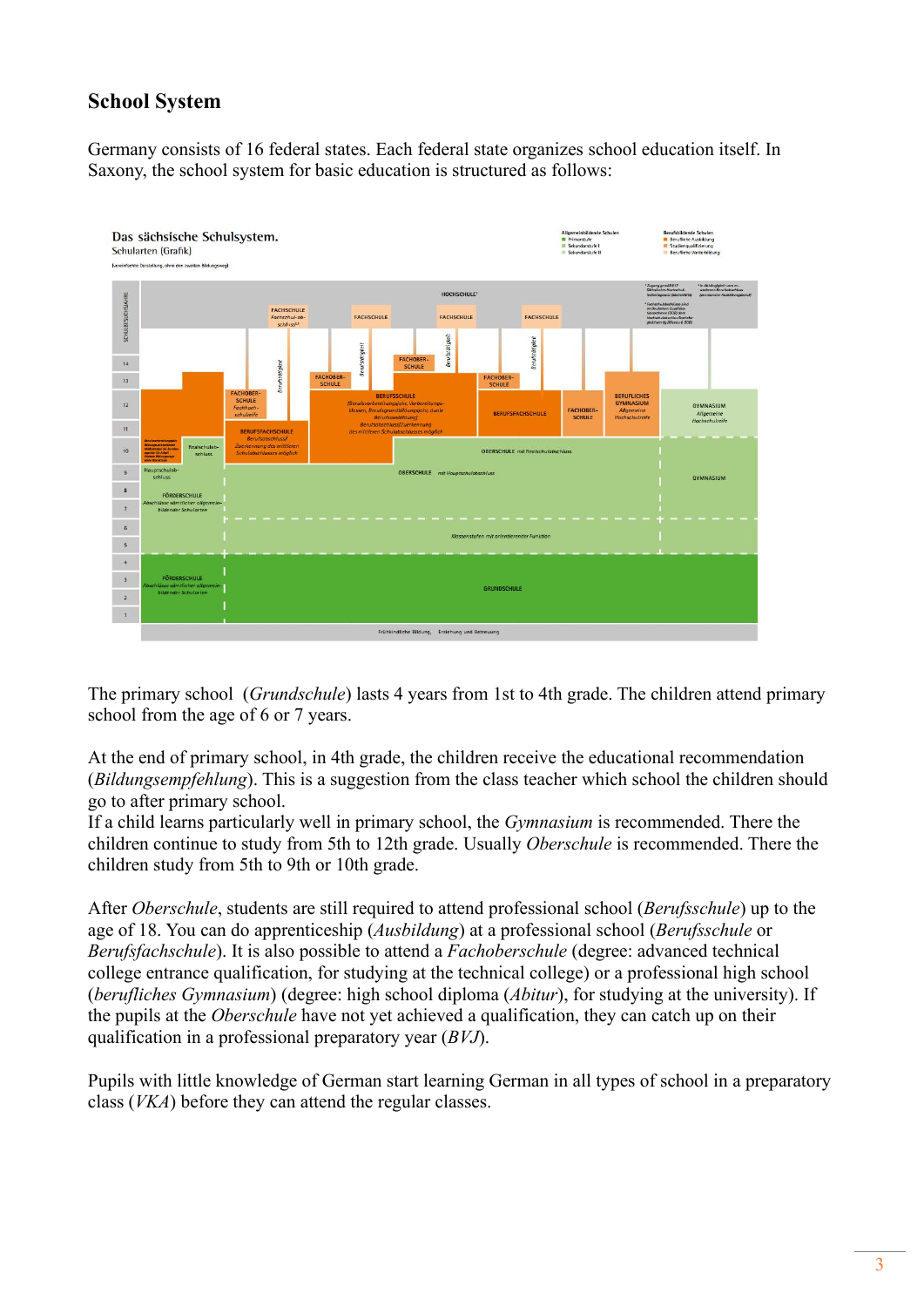## **Compulsory Schooling**

As it is common in many other countries around the world, children in Germany have to go to school for 9 years. They have to attend daily classes in all subjects and all binding school events. This is also prescribed by the Saxonia School Law §26 and §31 and the School Attendance Regulations §1.

Compulsory schooling makes no difference between german and foreign children. This is the only way to secure a school place for all children because the administration itself is obliged to provide school places for all children and adolescents. Many people have worked for many years to make school compulsory for everyone in Saxony - since 2005 it has finally been successfully implemented.

Compulsory schooling is the same for all children and for all subjects (except for the choice between religion and ethics or between different languages). This clearly means that creative subjects (music, art) as well as physical education and swimming lessons for all children - girls and boys, german children and foreign children - and all project days, hiking days and school trips as well as homework are compulsory. If you have any questions, the school will be happy to talk to you.

**Dear parents, please secure the daily and punctual school attendance for your children in your own interest, in the interest of your children and also in the interest of our common society. The school offers your children a safe and supportive learning environment and is an opportunity and a prerequisite for an independent life.**

Children have not only the obligation of education, but also a right to education (going to school and training). This is enshrined in children's rights in the UN Convention on the Rights of the Child. Other rights of children include:

- Health (living healthy, not suffering)
- Relaxation (play, experience)
- Participation (say your own opinion)
- Non-violent upbringing (live without violence, also in the family)
- Protection from war
- Information (get and give)
- Dignity and privacy
- Special support for disabled children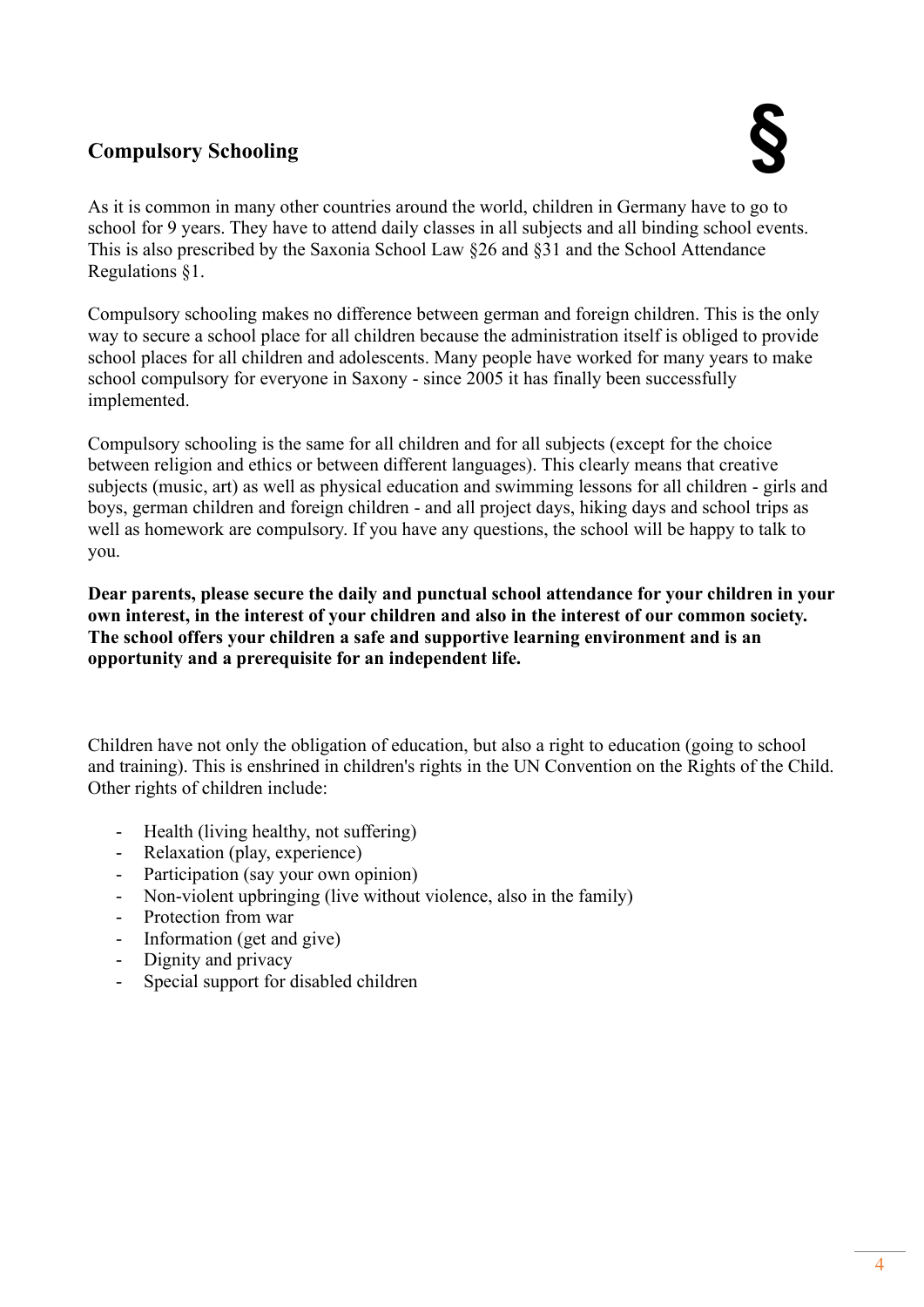#### **Not going to school – Consequences!**

If your children do not go to school or are permanently late and you as parents have not informed the school about it, you are violating compulsory schooling. The presence of all students is checked every day at school. The compulsory schooling is in the law and so are the consequences if the compulsory schooling is not observed. If there is no improvement after one measure, the next measure follows.

The teacher talks to the student.

The school management contacts the parents.



The school reports the absence to the public order office. A fine is imposed on the parents as a penalty. If the parents cannot or do not want to pay the fine, they have to work hours.



The public order office reports the absence to the youth welfare office because the child's welfare is endangered by the parents. Family participation measures can be set up.

**Dear parents, please take the consequences of unexcused absence or being late very seriously, because it is recorded on the school report and always remains visible. Long absences can cause your children to have to repeat the class. It is also expensive and involves bureaucratic processes**.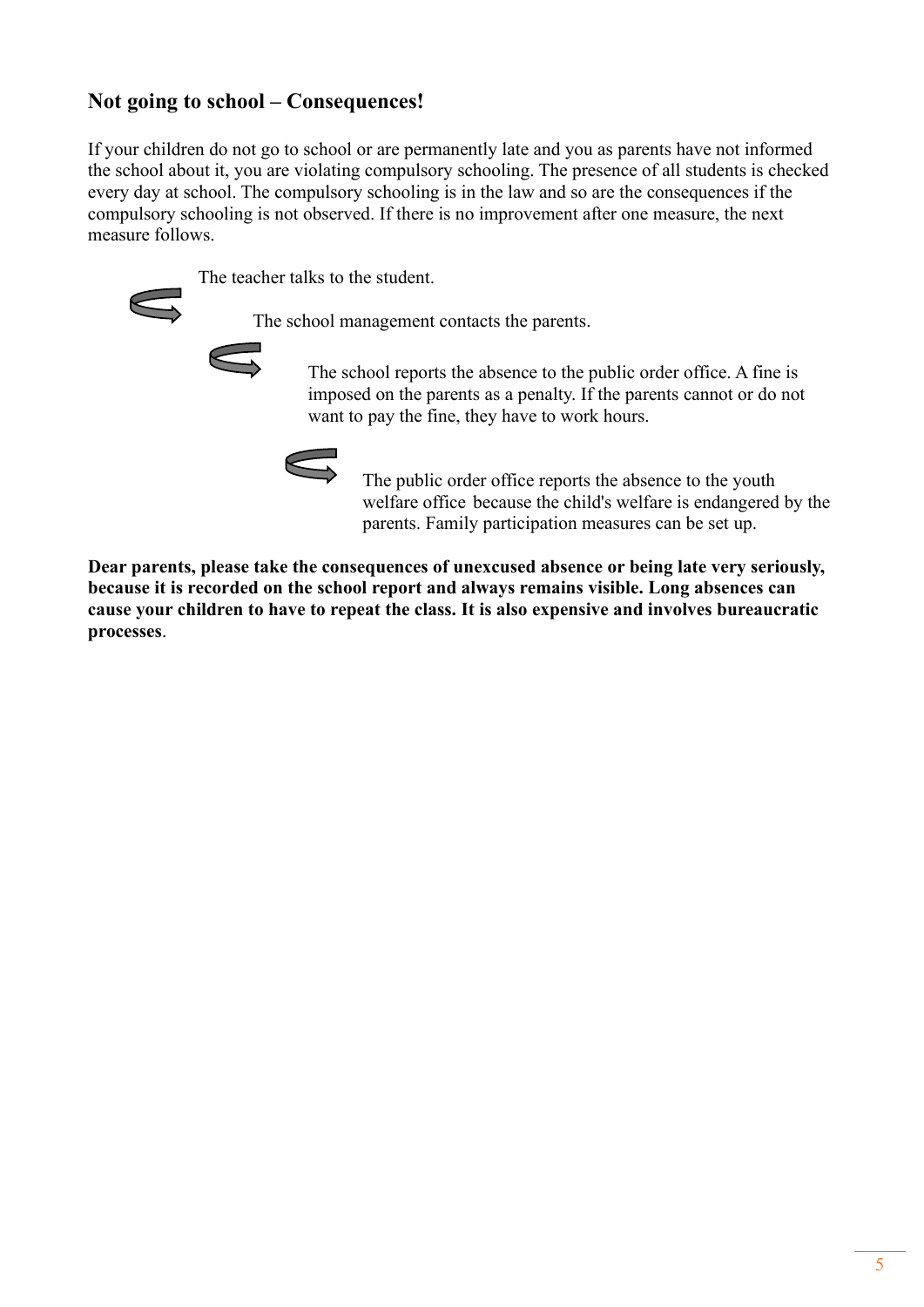#### **Not going to school - How to proceed correctly!**

There will be moments throughout the school year when your children cannot or should not attend school. In order to secure compulsory schooling anyway, you as parents must inform the school in advance or as soon as possible:

#### **1. Prevention**

- for example: your child is sick or there is another compelling reason that was not previously planned
- immediately inform the school (call or give a written message to the school) why and how long the child cannot come to school
- in the event of illness, the school can request a doctor's certificate
- if your child gets sick at school, this must be reported to the secretariat and you will be contacted to pick up your child from school immediately

#### **2. Exemption**

- for example: parents don't want the child to take part in individual school subjects or in a school event
- write an application to the school management beforehand, why which subjects or courses should not be attended
- school management decides

#### **3. Leave of absence**

- for example: religious festivals, participation in sporting competitions, family reasons (wedding, death), cure
- application to class teachers beforehand if it only concerns 1-2 days; teacher decides
- application to school management beforehand if it concerns more than 2 days; school management decides
- only for exceptions and for important reasons!

**Dear parents, please make sure, despite language problems, that you correctly excuse your children from class if necessary - preferably before class. A brief piece of information in case of illness is not difficult; a small slip of paper or a short call with the most important facts is sufficient:**



#### Good day!

My name is ... (name). My child ... (child's name) in the class ... (e.g. 2b, 5c, 8a ...) is sick and will return to school on ... (date).



Dear Sir and Madam,

my child ... (name of the child) in the class ... (e.g. 2b, 5c, 8a ...) is sick and will return to school on ... (date).

Sincerely yours

(Name and signature)

Sehr geehrte Damen und Herren, mein Kind *Aya Hamidi* in der Klasse *2b* ist krank und kommt am *Donnerstag, 6.9.* wieder in die Schule. Mit freundlichen Grüßen

*Amir Hamidi*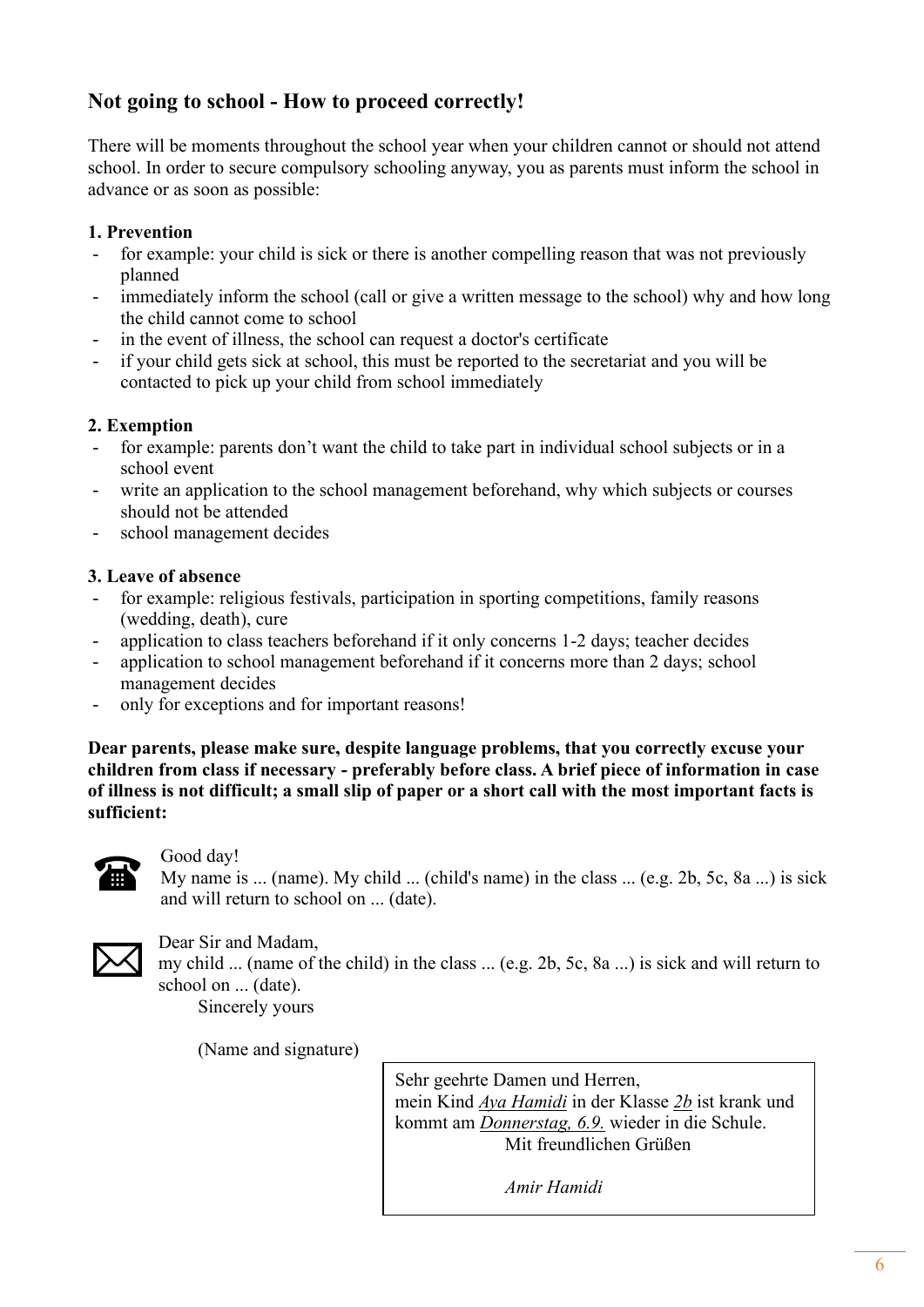#### **Communication**







The partnership between school and parents

needs communication and information. It helps if both (school and parents) are approachable for questions and problems, but also for important information and especially emergencies.

If your children get sick at school or have an accident, the school needs contact with the parents very quickly, when it comes to picking up. If there are important appointments at home or at school, this information must be exchanged. And much more…

**Dear parents, please keep all communication ways open. Give correct and up-to-date contact details to the school, if possible also several telephone numbers for emergencies. If there are any changes, please inform the school immediately, e.g. if a name or address or phone number has changed.**

Communication from school often happens in writing. Small information, invitations and other things are written in the *Muttiheft*, in the homework book or on a piece of paper for the parents.

**Dear parents, please check your children's bag and folders for messages from school. Please do not ignore these messages even with language problems! The school expects you to receive the information and respond to it. You can look for help with translation and always ask at school.**

Personal contact between parents and school is also extremely important in order to clarify small things quickly and easily or to give the same information to several families. That is why the class teachers invite all parents to a parents' evening before school starts and twice in a school year. In these parents' evenings, the parents receive all the important information about the current school year, dates, materials, problems in the class and others. If something needs to be specifically discussed about a child, the class teacher invites the parents to school. Of course, parents can also ask for a conversation with a teacher at any time, e.g. to talk about the child's performance in individual subjects, about current questions or problems.

**Dear parents, please accept the possibilities of personal contact! The request for a conversation with you does not happen without reason, the teacher would like to discuss something important with you directly. If you ask for a conversation yourself at school, this is also a positive signal that you are interested in your child's education. And the parents' evenings are carefully prepared by the class teachers and should reach out to all parents if possible. A missed parents' evening always means missed information and missed opportunities for exchange.**

**The school social workers and, in some schools, language and integration mediators or integration assistants are a good way of mediating between you as parents and the school. These people are available to you and your children regardless of school. You can confidentially discuss personal matters with social workers. Language and integration mediators help the children in the classes and in everyday school life and also help you as parents. This makes settling in and getting along at school easier.**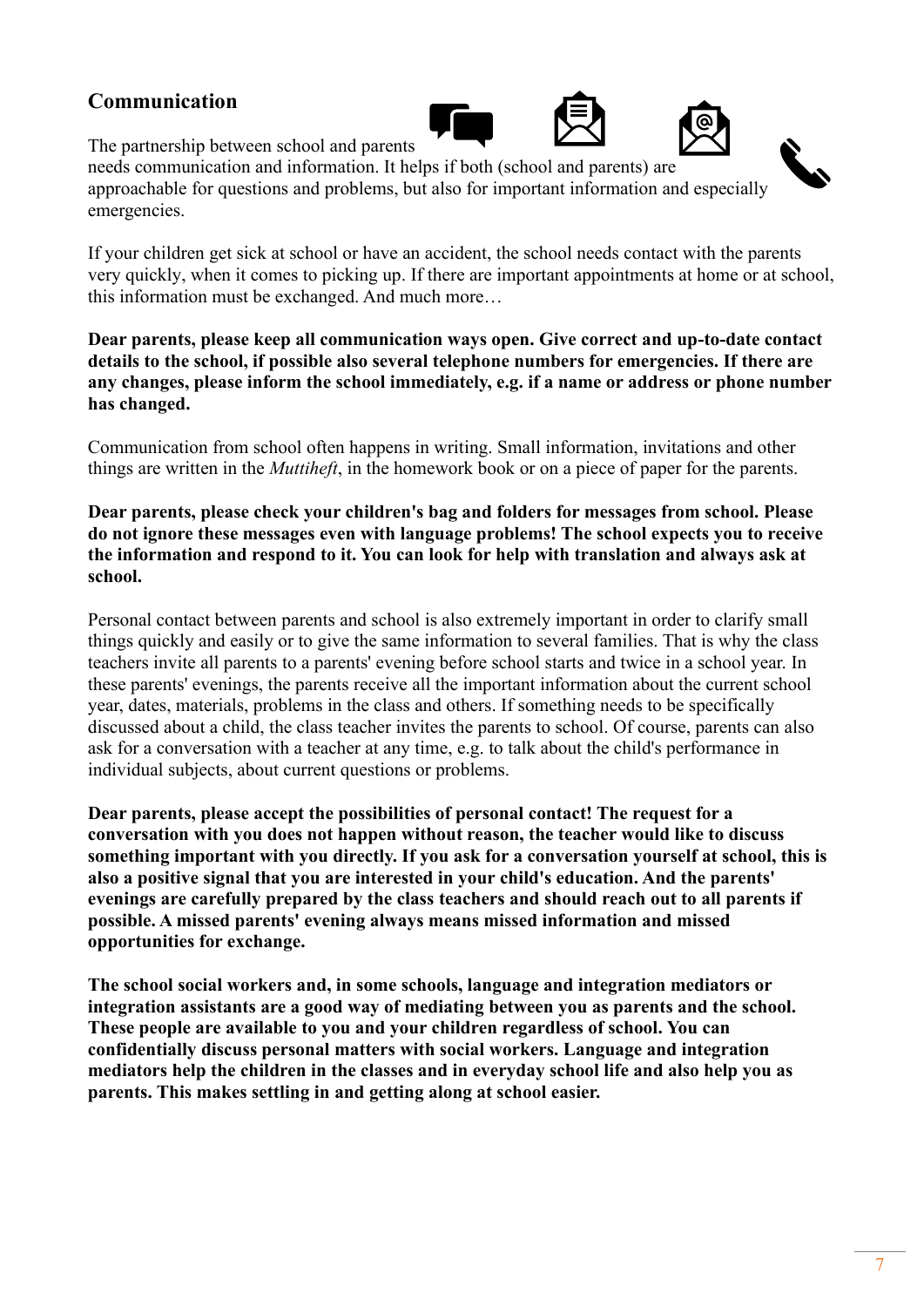#### **What does school teach?**





In primary school, your children learn the following school subjects:

- German
- mathematics
- subject teaching (only in primary school)
- drawing / arts
- music
- English
- sports (also swimming in one school year)
- religion or ethics (of your choice)
- handcraft (only in primary school)

After primary school (in *Oberschule* or *Gymnasium*), the following school subjects are added:

- chemistry
- physics
- biology
- geography
- history
- community studies
- information technology
- foreign languages (Latin, French, Russian)

But the school's educational mandate is much bigger. Here are some examples of what the school also teaches:

- personal development
- rights
- environmental protection
- freedom, democratic behaviour/ attitude
- responsibility in road traffic
- dealing with media

The school uses various methods to educate your children. Therefore, the pupils do not spend their entire school day at the school desk in the classroom, but experience and understand a lot of learning content practically in their own actions or in the environment, for example in sports and swimming lessons or in expertise or biology, but also in field trips and events outside the school. Like all lessons, all of this is also part of school education and compulsory schooling for all children.

**Dear parents, please consider school as a diverse place of learning that educates your children in their entire personality and uses all available ways. Please support this diverse learning with the participation of your children in all courses offered.**



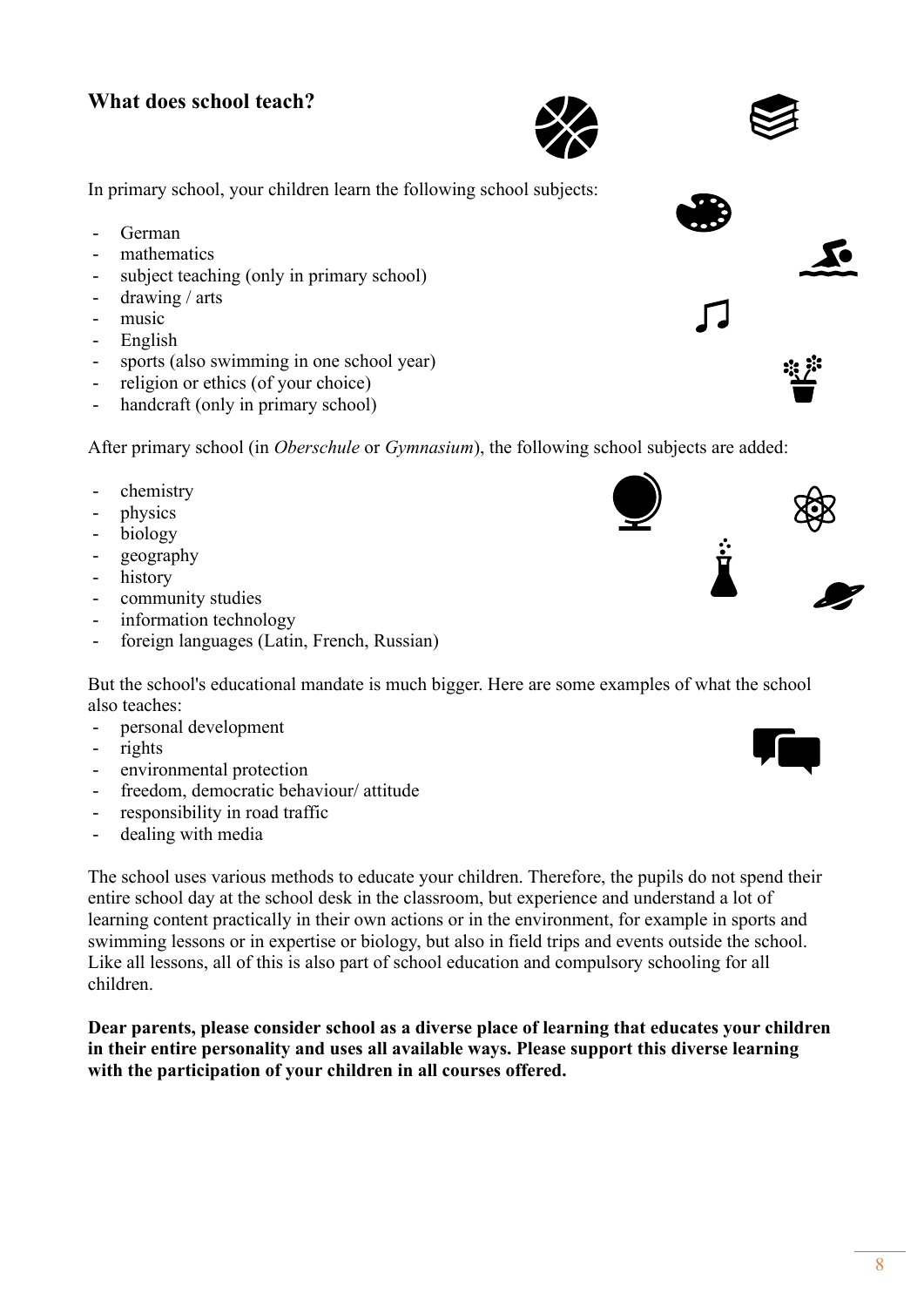#### **Homework**

Just like going to school every day, homework is a duty, it has to be done by the pupils and is checked in class. Homework should prepare or train learning content from class. Pupils should write their homework in the homework book.



 $\boldsymbol{r}$ 

**Dear parents, it is very important that you regularly check the homework book and make sure that your children do their homework carefully. Please speak to the school if you have any questions or problems. You are also welcome to use homework help or tutoring, in Chemnitz some clubs offer this free of charge. There, the pupils can also prepare for tests or rework lessons that they do not understand.**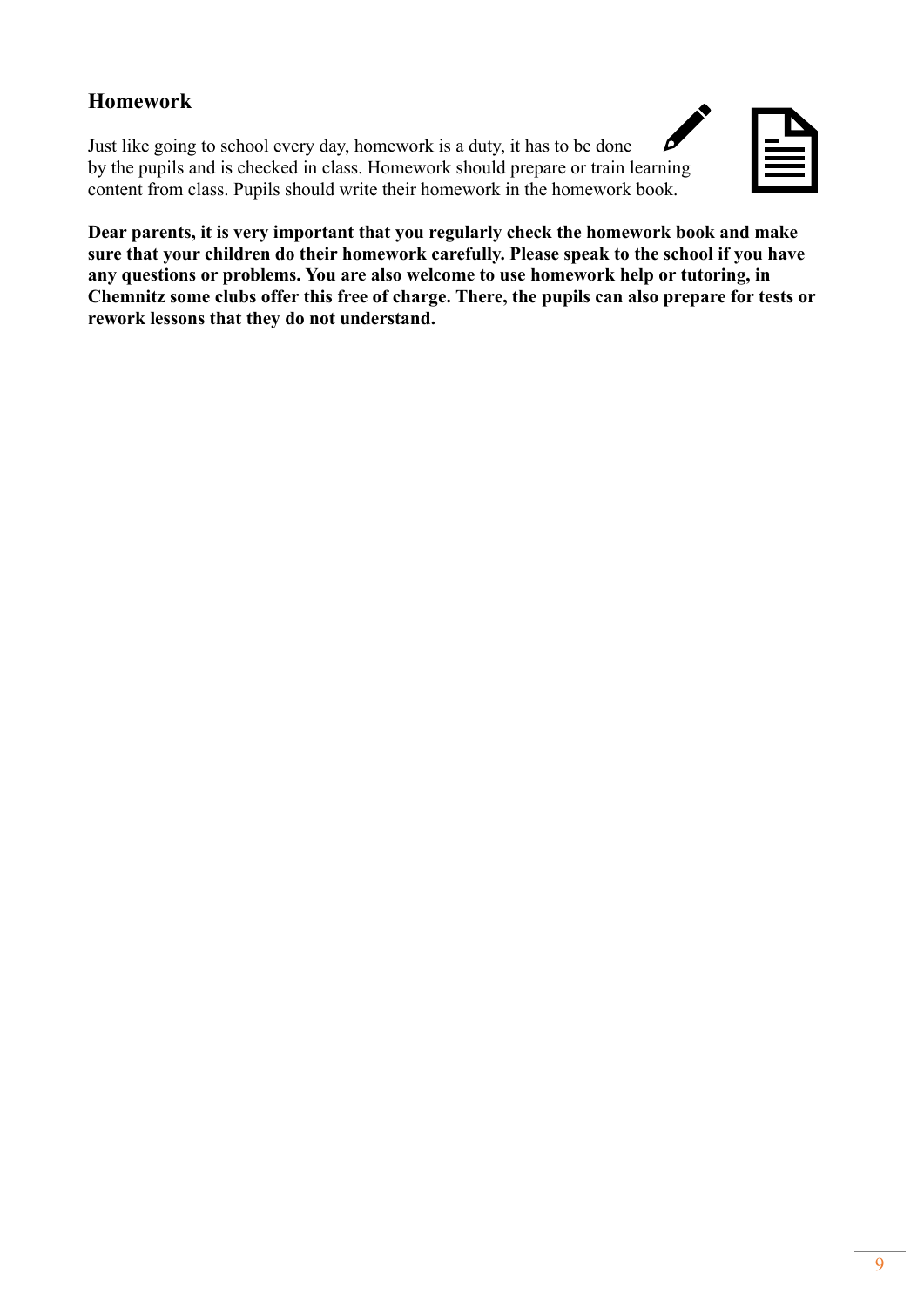#### **School supplies**

The school conveys the learning content in all subjects in different ways and with different materials. In order for your children to learn, participate and understand everything at school, they need all the materials. The school usually distributes the textbooks itself, but e.g. parents must pay for workbooks. Before the start of each school year, parents receive information about which materials will be needed in the next school year.

It starts with small things like: exercise books, pens, rulers and much more. Bigger things are also important: a school bag for every child, slippers (in elementary school), paints and brushes for drawing lessons, sports clothing and the right shoes for physical education and and and ...

The school cannot buy and pay for the materials for all students. You as parents are responsible for ensuring that your child 1. has everything, 2. brings everything to school at the right time and in good condition, and 3. also retains its own materials by labeling them with their names.

If you receive social benefits from an office (Jobcenter, employment office, social welfare office ...) and need financial help to buy school supplies for your child, there is an option called *Bildungspaket*. To get this, submit an "application for benefits for education and participation" ("Antrag auf Leistungen für Bildung und Teilhabe") in the office. With this application you will receive money for

- school material
- lunch
- school transportation
- learning support
- one day trips
- school trips for several days

You can get information and help at school, especially from school social workers, advice centers and the social welfare office. If the application for the money is positive, further formalities are important for the further process. Then please speak to your social welfare office and the school social worker.

**Dear parents, please give your children comprehensive resources for everyday school life. This prevents practical problems for your children (when students have to share materials or something has to be found for someone at school) and exclusion in the classroom (when students cannot take part in the tasks and activities or even an entire school subject because of the material missing).**

**Please feel free to contact the school social worker if you have any questions, do not understand something or want to clarify problems.**











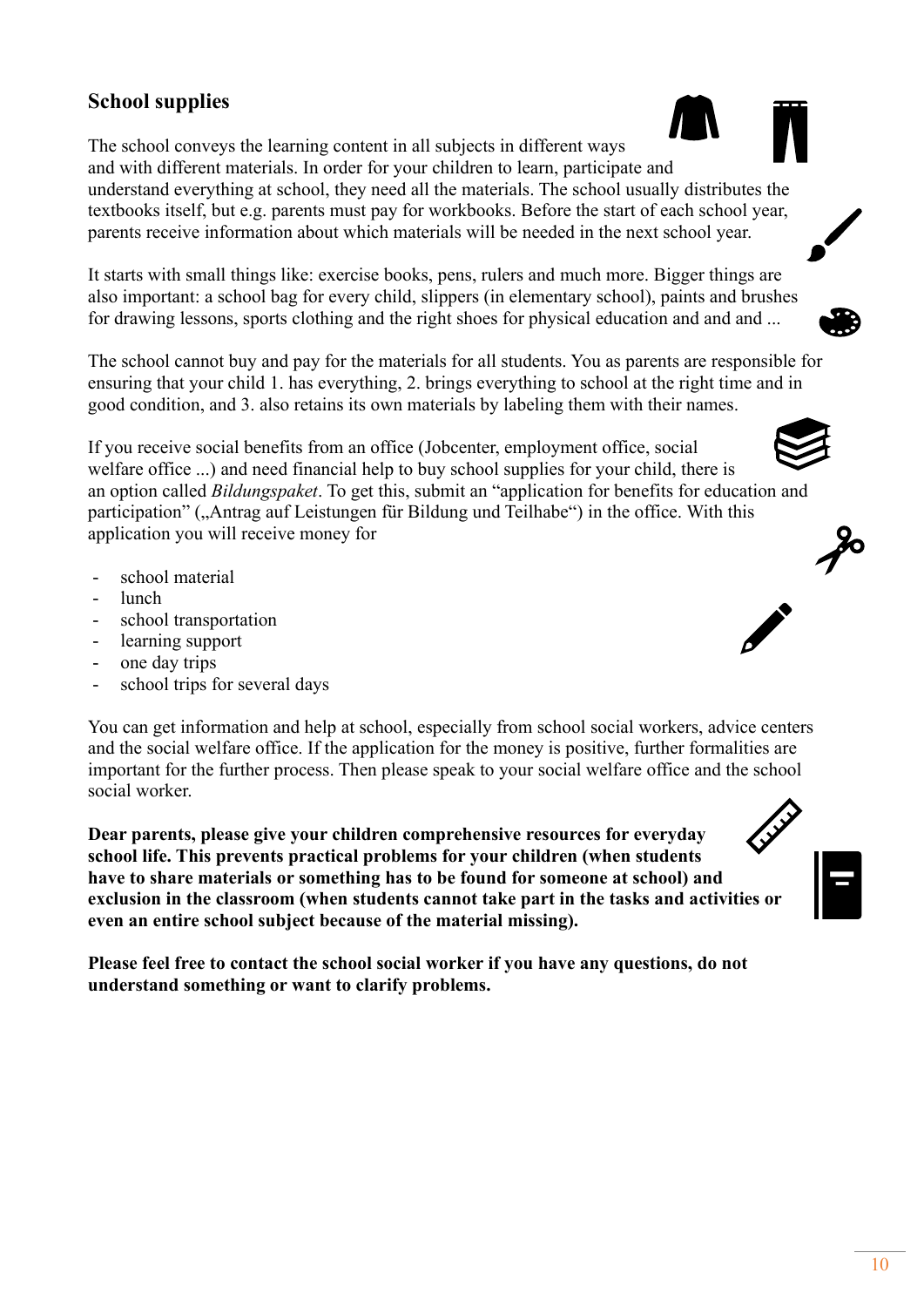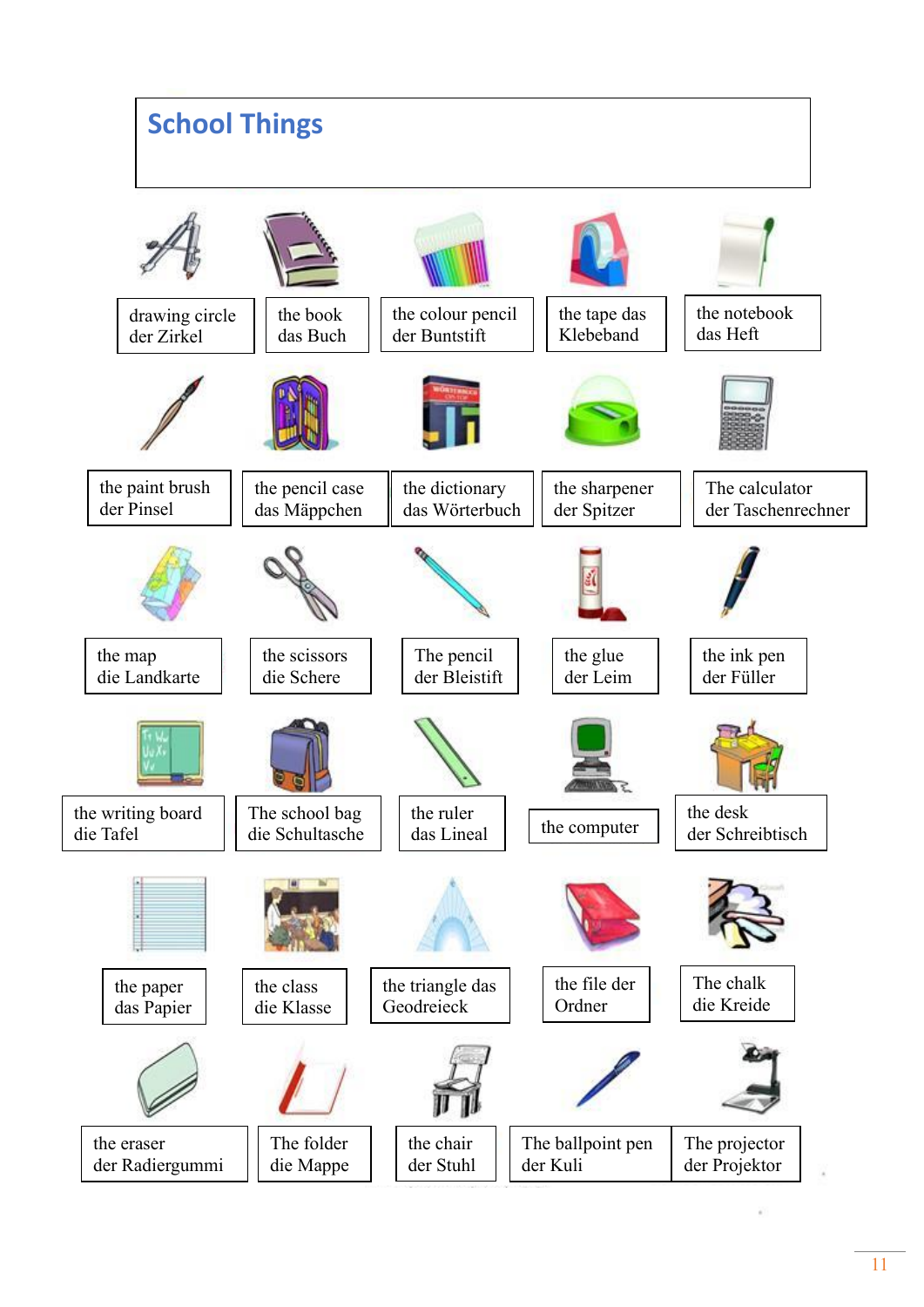#### **School schedule / substitution plan**

Children attend school from Monday to Friday and get a school schedule where everything is visible: which subject, when and where. This schedule is mostly valid for one school year.

Sometimes the schedule changes, for example in case of illness of teachers. Then the substitute plan applies. This plan determines whether a lesson will be canceled or be replaced by another teacher, or whether lessons will be moved to a different time or location. The substitute plan is on the noticeboard in school and can also be seen on the school website. The children have to inform themselves independently about the changes.

**Dear parents, please keep an eye on your children's schedule and inform yourself about changes. So you can be sure that your children bring all the school materials they need for the day for the various subjects.**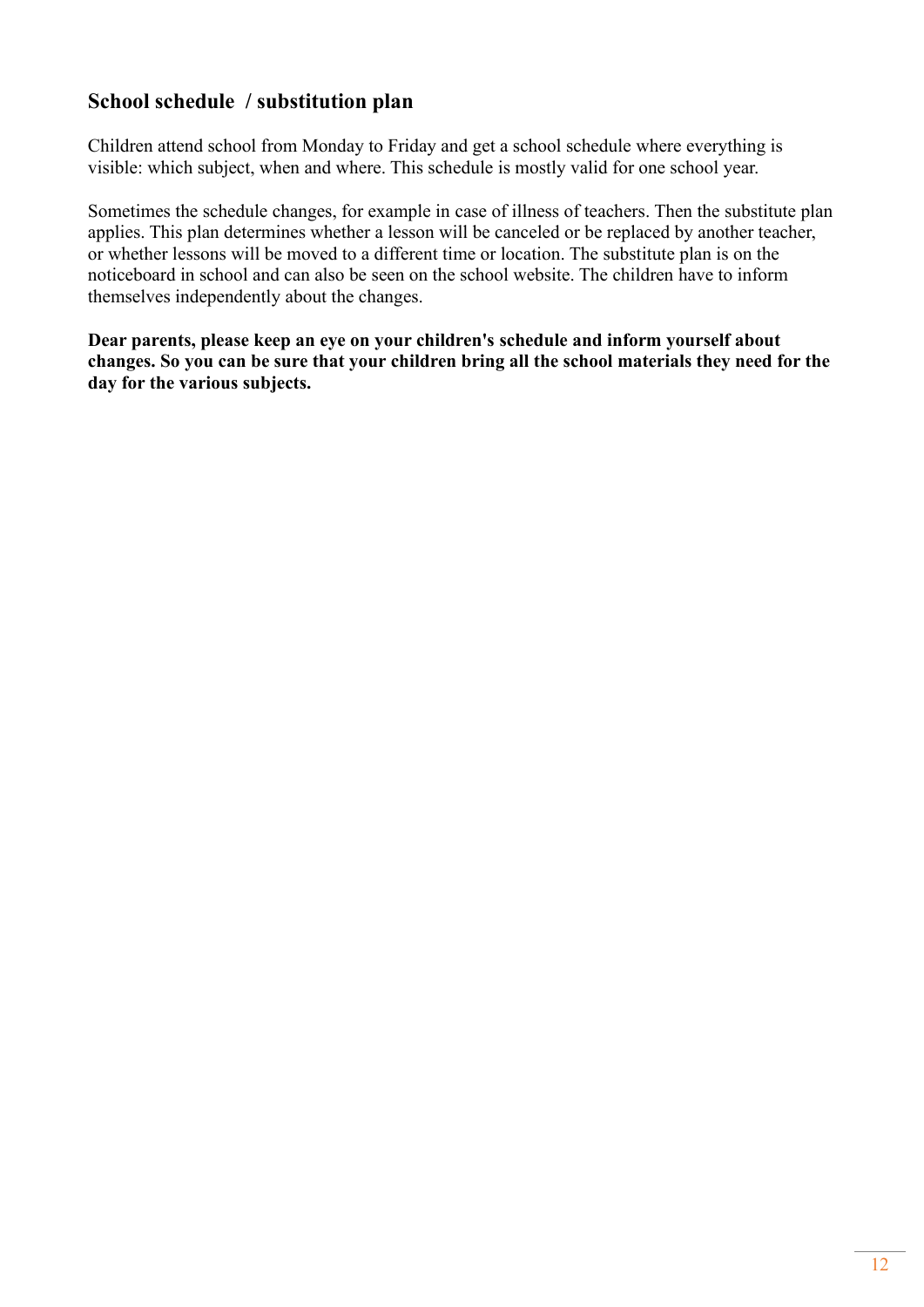#### **Grades, school reports, transfer - How well is my child doing in class?**

To know how your children perform in various subjects, there is a rating in grades from 1 to 6 (subject grades). In addition, the learning and social behavior of the children, cooperation, diligence and correctness is also rated in grades (top grades).

**Dear parents, please consider the grades for your children as a performance assessment and as a sign of what your children are already good at and where they need more help. Written notes must be signed and shown to the teacher.**

After the first half of the school year, usually in February, the children receive half-year results for the parents. At the end of the school year, the children receive the school report of the finished class. Both documents contain the subject grades and the top grades. Sometimes there is also a verbal assessment of each child.

**Die Schulnoten:**

- **1 = sehr gut**
- $2 = \text{gut}$
- **3 = befriedigend**
- **4 = ausreichend**
- **5 = mangelhaft**
- **6 = ungenügend**

**Please keep the half-year results and school reports in a safe place, they can be important later, for example for the decision about** *Oberschule/Gymnasium* **and for the school graduation and later job applications. The signed half-year results and school reports must also be shown to the teacher.**

If there is a grade 6 on the school report or a grade 5 several times, the child will not be transferred to the next class and must repeat the class.

**If your child is not being transferred, this is not a punishment. Please understand the possibility for your child to repeat and consolidate the learning content of the school year before it can move on to the next class. This can help your child to steadily develop the necessary basics in order to be able to deal with further learning content.**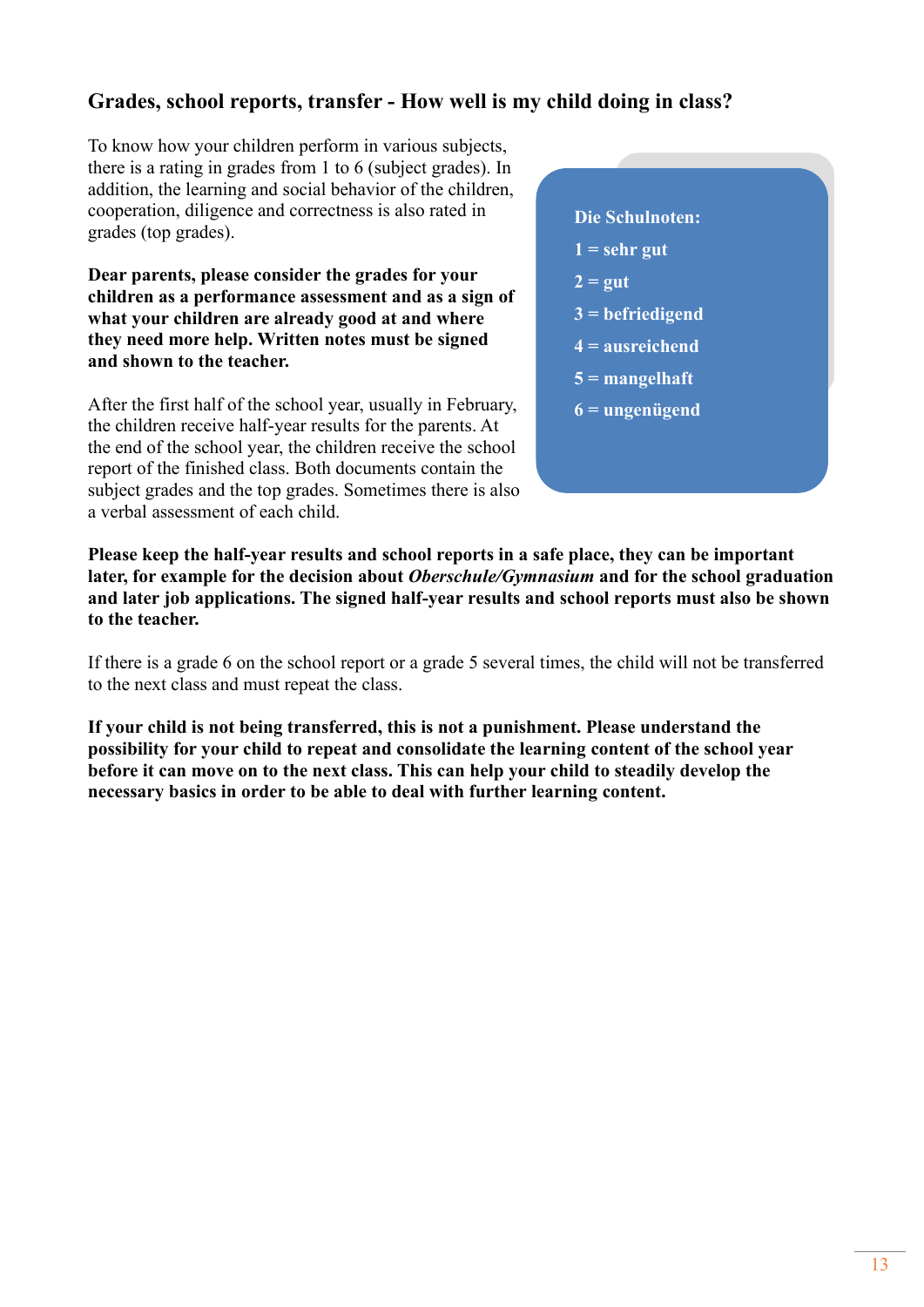### **Food - an important aspect of daily learning**



The children spend a large part of their day at school. For physical strength and concentration in class, the food and drink at school are very important. In the breaks between lessons, the children are allowed to eat and drink what they have brought from home. The best basis for learning is a healthy breakfast every day. Sandwiches,

fruits and vegetables and water, tea or juice are varied, tasty and healthy. The children should be fed up with healthy food rather than sugar or fat and salt, e.g. cola or other soft drinks, chips etc. because that destroys the ability to concentrate in class.

**Dear parents, please help your children to eat healthy at school. Maybe your children have their own ideas about what they would like to eat in school for breakfast. You can also prepare breakfast together with your children, which is often a lot of fun for children. Please avoid inappropriate, unhealthy foods for the sake of your children. The teachers in the school also pay attention to the children's eating habits. If the diet is inadequate, teachers may contact parents.**

Children can have lunch in school. For this purpose, the parents conclude a contract with the provider and they receive a monthly invoice for the meals ordered. There is usually a menu for the coming weeks on the provider's website. There the children and parents can choose or cancel lunch for each day. Different dishes are often offered, e.g. with meat or without meat or without pork.

If you receive social benefits (Jobcenter, employment office, social welfare office ...), you can apply

for money for lunch in the "Application for benefits for education and participation" ("*Antrag auf Leistungen für Bildung und Teilhabe*"). Small snacks (sandwiches or the like) that you can buy at a kiosk are not part of lunch, the office doesn't pay for that.

The school social worker can also help you manage the order or apply for lunch money. If the application for the money is positive, further formalities are important for the further process. Then please speak to your social office and the school social worker.

**Dear parents, a school day can be long. Without a hot lunch, it can be difficult for your children to get through the day. Ordering lunch from a provider is certainly a matter of trust. Will the food be healthy? Does my child like it? Can I trust that it doesn't contain pork? Are all the contents described that can trigger allergies? The food providers make every effort to meet all needs. With financial support, your children can get a good enough lunch for a small price. It is worth trying.**



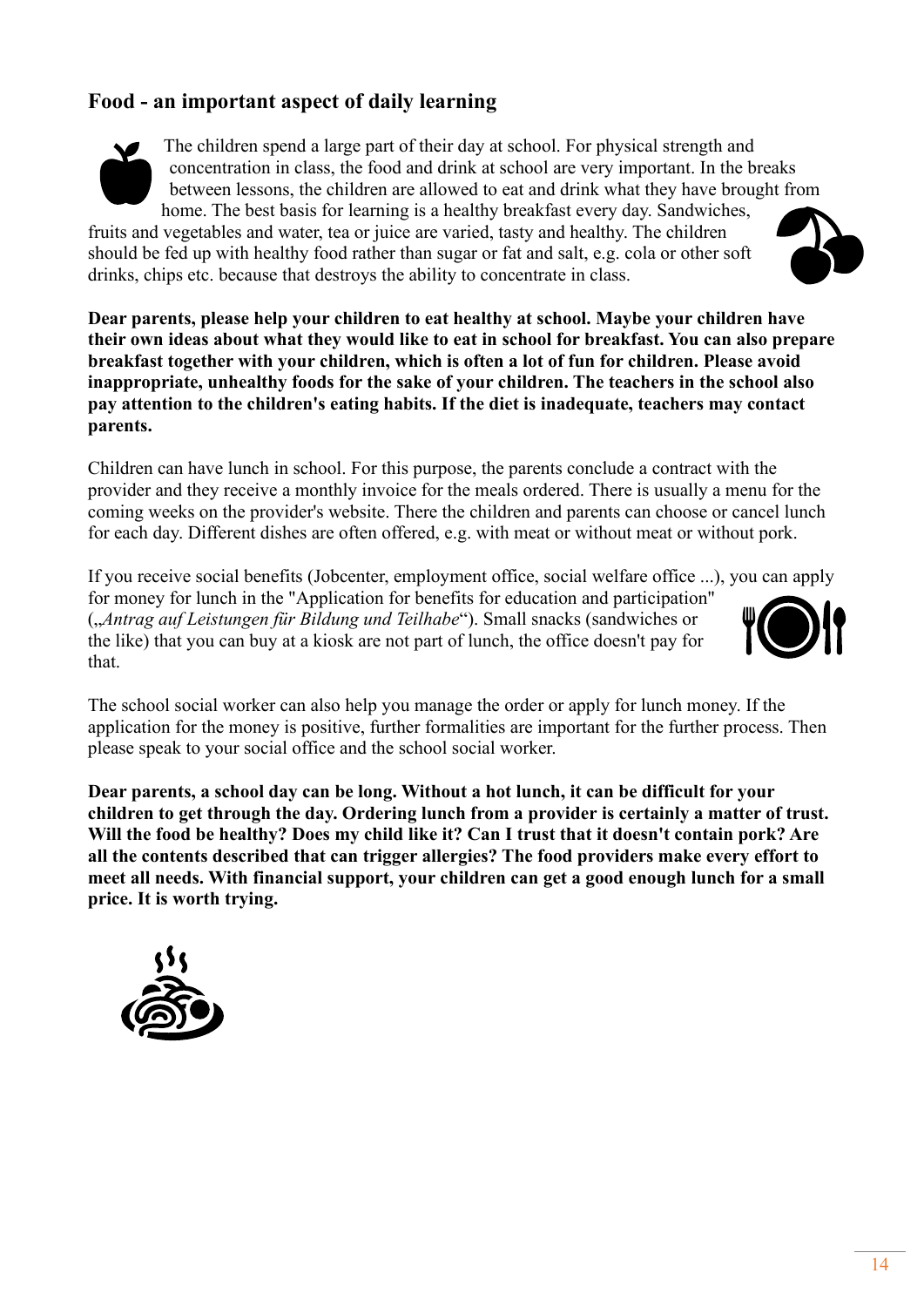#### **After-school care / daycare center - when school is over**

In the primary school, the school day only lasts until noon or early afternoon. Many children still have to be looked after because the parents are not at home. There is a daycare center for each primary school, either in the same house or near the school. There, children can play, do homework and spend time before and after class.

The day care center does not belong to school, it is an independent organization. The parents conclude a contract with the after-school care center if they want childcare. Visiting the day care center costs money, but parents can submit an "application for the parental contribution for day care facilities" ("*Antrag auf Übernahme des Elternbeitrages für Kindertageseinrichtungen*") to the youth welfare office. The youth welfare office can pay all or part of the costs for the day care center if the parents receive social benefits (Jobcenter, employment office, social welfare office ...). The financial support of the youth welfare office always lasts as long as the approval period for the social benefits. The application must therefore be submitted again and again when the approval period has expired.

**Dear parents, attending the day care center is voluntary and you can decide according to your own needs whether you need and want someone to look after your children before and / or after class. In the after-school care, the children are under supervision, get help with their homework and have contact with other children.**